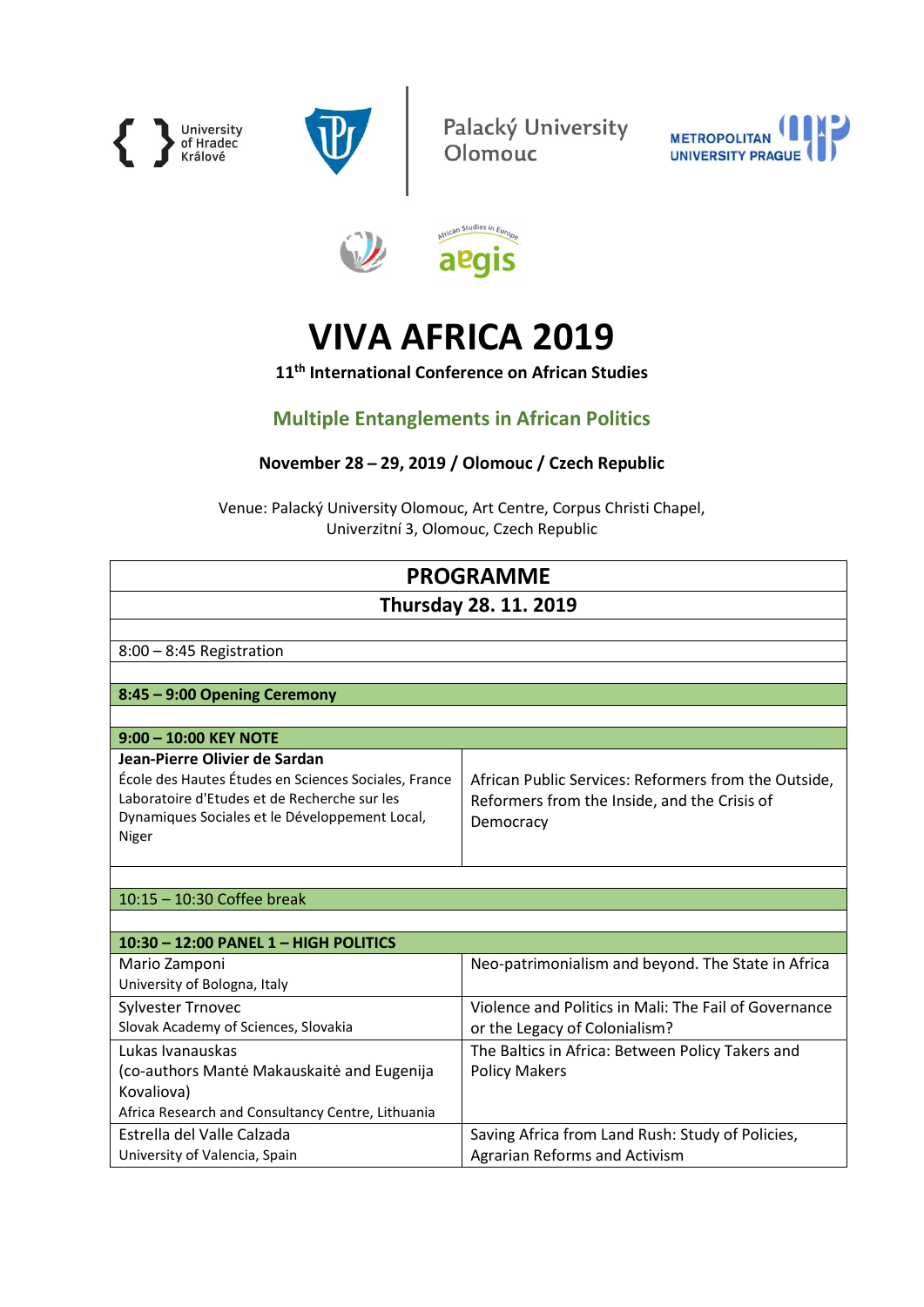| Honoré Banidje                     | A Beninese Exception: President Without a Political |
|------------------------------------|-----------------------------------------------------|
| Charles University, Czech Republic | Party                                               |

12:00 – 14:00 LUNCH

| 14:00 - 15:30 PANEL 2 - Grassroots Politics    |                                                             |
|------------------------------------------------|-------------------------------------------------------------|
|                                                |                                                             |
| Vojtěch Šarše                                  | Dictatorship and Its Representations in the Literary        |
| CEFRES, Czech Republic                         | <b>Narrative</b>                                            |
| Vladimír Klíma                                 | Nigeria's Past and Prospects. Viewed by                     |
| Czech Republic                                 | Chimamanda Ngozi Adichie                                    |
| Kateřina Ženková Rudincová                     | The Role of Celebrities in the Conflict Resolution          |
| University of Ostrava, Czech Republic          | Process in Contemporary South Sudan                         |
| Albert Kasanda                                 | <b>Exploring African Social and Political Narratives of</b> |
| Czech Academy of Science, Czech Republic       | Order. A Case Study: The Democratic Republic of             |
|                                                | Congo                                                       |
| Mira Abrahamyan                                | The potential of New Media in Africa and Its                |
| Metropolitan University Prague, Czech Republic | Influence on Politic Development in Kenya and               |
|                                                | Democratic Republic of Congo.                               |

#### 15:30 – 15:45 Coffee break

16:00 – 17:30 General Assembly of the Czech Association for African Studies (members only)

#### 18:00 Reception Dinner and Book Launch

# Friday 29. 11. 2019

9:00 – 9:30 Coffee break

| 9:30 - 11:00 PANEL 3 - Grassroots Politics   |                                                       |
|----------------------------------------------|-------------------------------------------------------|
| Rami Zahrawi Hay-Zounes                      | The Legal and Social Situation of the Afro-           |
| Autonomous University of Madrid, Spain       | Descendant Population in the Tunisian Republic        |
| João Lazaro Souza de Araujo                  | Analysis of the Impact of British Colonisation in the |
| Federal University of Rio de Janeiro, Brazil | Criminalisation of Homosexuality in the State of      |
|                                              | Zimbabwe                                              |
| Josef Kučera                                 | The Changing Nature of the Interstate Borders in      |
| University of Ostrava, Czech Republic        | African politics                                      |
| Daniel Svoboda                               | Approaches and Alternatives of Boko Haram to the      |
| University of West Bohemia, Czech Republic   | Contemporary Modern Nigerian State of                 |
|                                              | Westphalian style.                                    |
| Saawua Nyityo                                | Between Centrifugality and Centralization: The        |
| Benue State University, Nigeria              | Nigerian Experience Under Democratic Rule 1999-       |
|                                              | 2019                                                  |
| Maryam Hamza                                 | Cattle Rustling and Security in The North West Zone   |
| Nigerian Defence Academy, Nigeria            | of Nigeria: A Study of Zamfara State                  |
|                                              |                                                       |

#### 11:00 – 11:15 Coffee break

| $11:15 - 12:45$ PANEL 4 - High Politics      |                                             |
|----------------------------------------------|---------------------------------------------|
| Maysa Espindola Souza                        | Legislating the Freedom. Labour Policies in |
| Federal University of Santa Catarina, Brazil | Portuguese Africa, 1850-1910                |